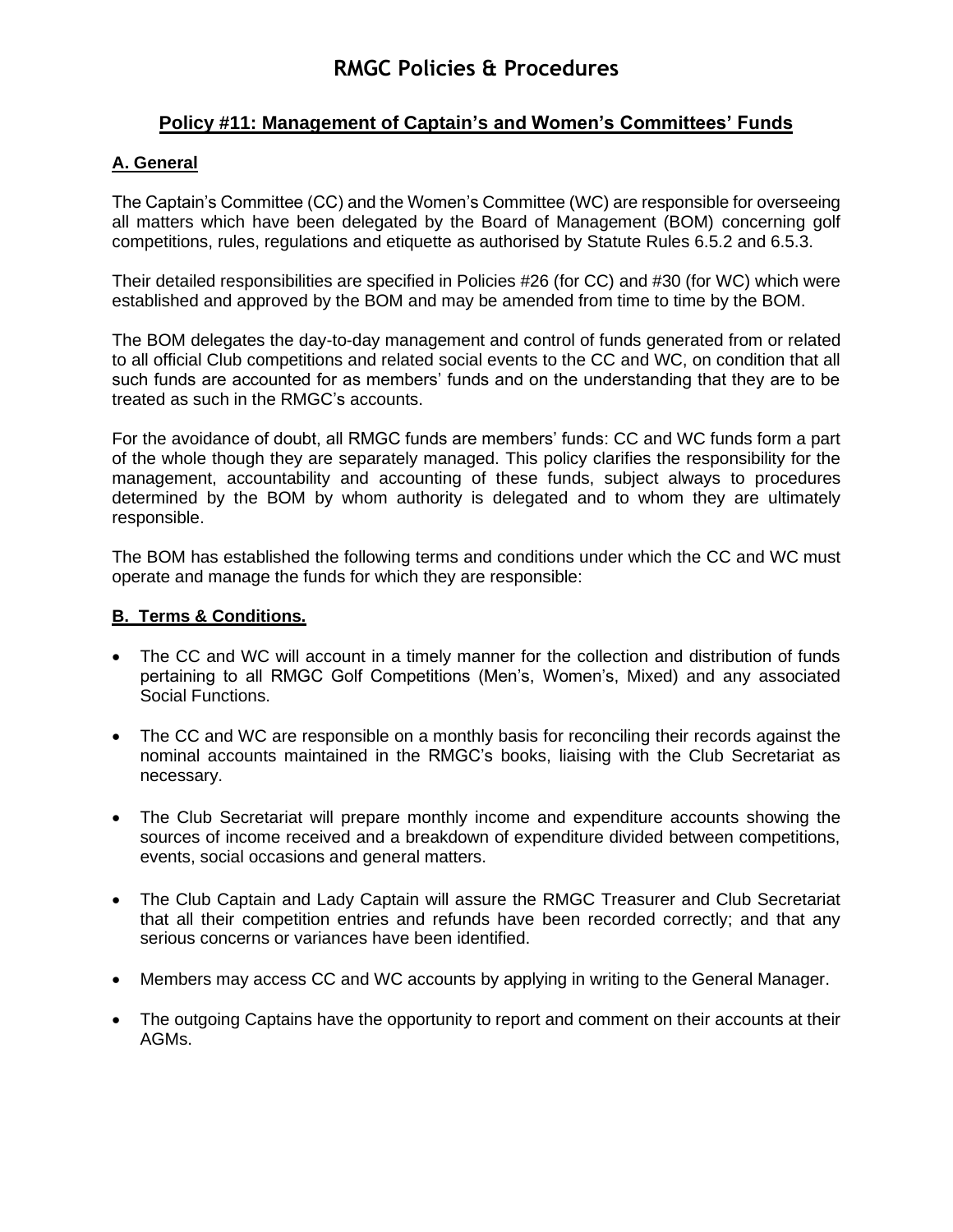# **RMGC Policies & Procedures**

#### **C. Competitions**

The main principle underlying the management of the competition funds is one of broad fiscal neutrality over the financial year whilst ensuring that Contingency Funds, generally not exceeding 10% of competition fees, are retained to meet unexpected financial requirements such as the failure of a sponsor to fulfil its contractual obligations.

• Fees for all official competitions will be set at the sole discretion of the CC and WC but that income should be applied approximately as follows:

Men's ball sweep 25%; 65% for trophies/prizes, rule books etc; 10% for Contingency Fund.

Women's ball sweep 20%; 70% for trophies/prizes, rule books etc: 10% for Contingency Fund

- No competition should be run at a loss except for the annual Malta v The Rest competition which, but for the subsidy from CC funds, could register a loss. Knockout competitions must be self-financing with 100% of all entry fees being returned as prizes. Otherwise, to the extent that funds from one competition are applied to another, this must be proportionate.
- The Captains League, Fenston Cup and Creasy Cup must be separately accounted for; and no funds may be transferred to or from the CC or WC funds other than a surplus on the Creasy Cup which will be transferred to CC funds. Nominal accounts will be maintained for the Captains League, Fenston Cup and Happy Gilmores which must be self-financing.
- Except for non-cash prizes donated by sponsors, sponsorship terms, conditions and funding are the responsibility of the BOM who will determine policy in this area. The BOM has sole responsibility for all sponsorship agreements of whatever nature, the terms and conditions therein and funds generated from such agreements.
- Sponsored competitions should be managed in accordance with the RMGC Sponsorship Policy #13. If a competition is sponsored, then all sponsor funding (as agreed to be allocated by the BOM), must be utilised for the competition then being sponsored.
- Social functions should be run on a break-even basis.
- No more than €1000 may be carried forward as a 'float' from the Club Captain's Contingency Fund to his successor; and no more than €500 may be carried forward as a 'float' from the Lady Captain's Contingency Fund to her successor.
- Any Contingency Funds in excess of the 'float' in the CC and WC accounts at June  $30<sup>th</sup>$  each year may be spent by the outgoing Captain as he/she considers appropriate for the general benefit of members, if approved in advance by the BOM. A clear record of when and how such funds are spent must be maintained.